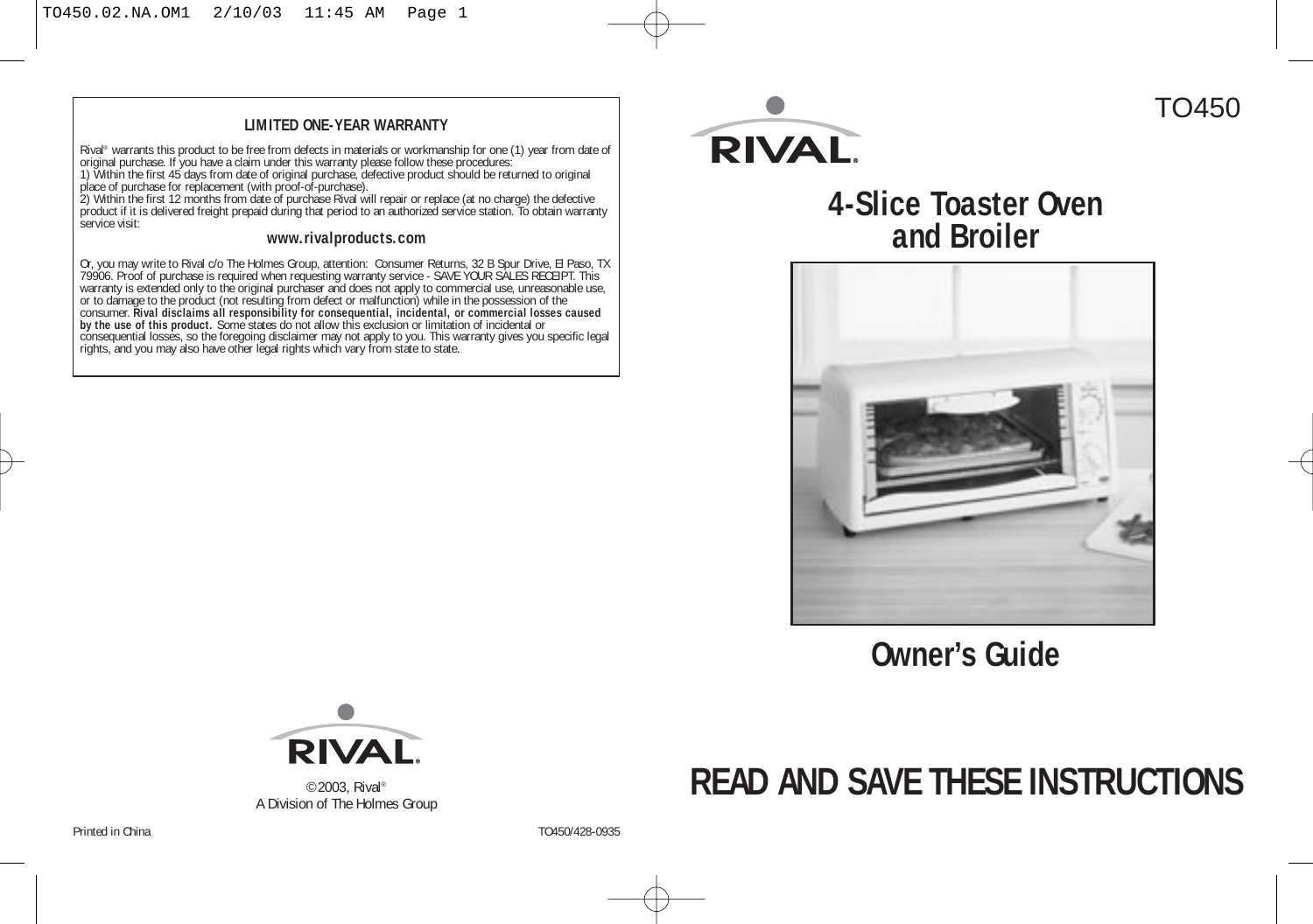## **IMPORTANT SAFEGUARDS**

**When using electrical appliances, basic safety precautions should always be followed including the following:**

- 1. Read all instructions before using.
- 2. Do not touch hot surfaces. Use handles and knobs.
- 3. To protect against electrical shock do not immerse cord, plugs or oven in water or other liquid.
- 4. Close supervision is necessary when any appliance is used by or near children.
- 5. Unplug from outlet when not in use and before cleaning. Allow to cool before putting on or taking off parts.
- 6. Do not operate any appliance with a damaged cord or plug or after the appliance malfunctions or has been damaged in any manner. Return appliance to the manufacturer (see warranty) for examination, repair, or adjustment.
- 7. The use of accessory attachments not recommended by the appliance manufacturer may cause injuries.
- 8. Do not use outdoors.
- 9. Do not let cord hang over edge of table or counter, or touch heated surfaces.
- 10. Do not place on or near a hot gas or electric burner, or in a heated oven.
- 11. Extreme caution must be used when moving an appliance containing hot oil or other hot liquids.
- 12. To disconnect, rotate the TIMER DIAL to the OFF position, then remove plug from wall outlet.
- 13. Do not use appliance for other than intended use.
- 14. Oversize foods or metal utensils must not be inserted in the Toaster Oven as they may create a fire or risk of electric shock.
- 15. A fire may occur if the Toaster Oven is covered or touching flammable material, including curtains, draperies, walls, or the like, when in operation. Do not store any item on top of the appliance when in operation.

## **IMPORTANT SAFEGUARDS (CONT.)**

- 16. Do not clean with metal scouring pads. Pieces can break off the pad and touch electrical parts involving a risk of electric shock.
- 17. Extreme caution should be exercised when using containers constructed of other than metal or glass.
- 18. Do not store any cardboard, paper, plastic or other flammable items inside the oven. Store only the accessories provided inside the oven.
- 19. Do not cover crumb tray or any part of the oven with metal foil. This will cause overheating of the oven.
- 20. To turn the oven off, rotate the TIMER DIAL to the OFF position.
- 21. Use extreme caution when removing pan or disposing of hot grease.

## **SAVE THESE INSTRUCTIONS**

- **FOR HOUSEHOLD USE ONLY.** .
- No user-serviceable parts inside. Do not attempt to service this product.
- A short power supply cord is provided to reduce the risk of becoming entangled in or tripping over a longer cord. An extension cord may be used with care. However, the marked electrical rating should be at least as great as the electrical rating of the Toaster Oven Broiler. The extension cord should not be allowed to drape over the counter or tabletop where it can be pulled on by children or tripped over.

## **POLARIZED PLUG**

This appliance has a polarized plug (one blade is wider than the other). To reduce the risk of electric shock, this plug is intended to fit into a polarized outlet only one way. If the plug does not fit fully into the outlet, reverse the plug. If it still does not fit, contact a qualified electrician. Do not attempt to modify the plug in any way. If the plug fits loosely into the AC outlet or if the AC outlet feels warm do not use that outlet.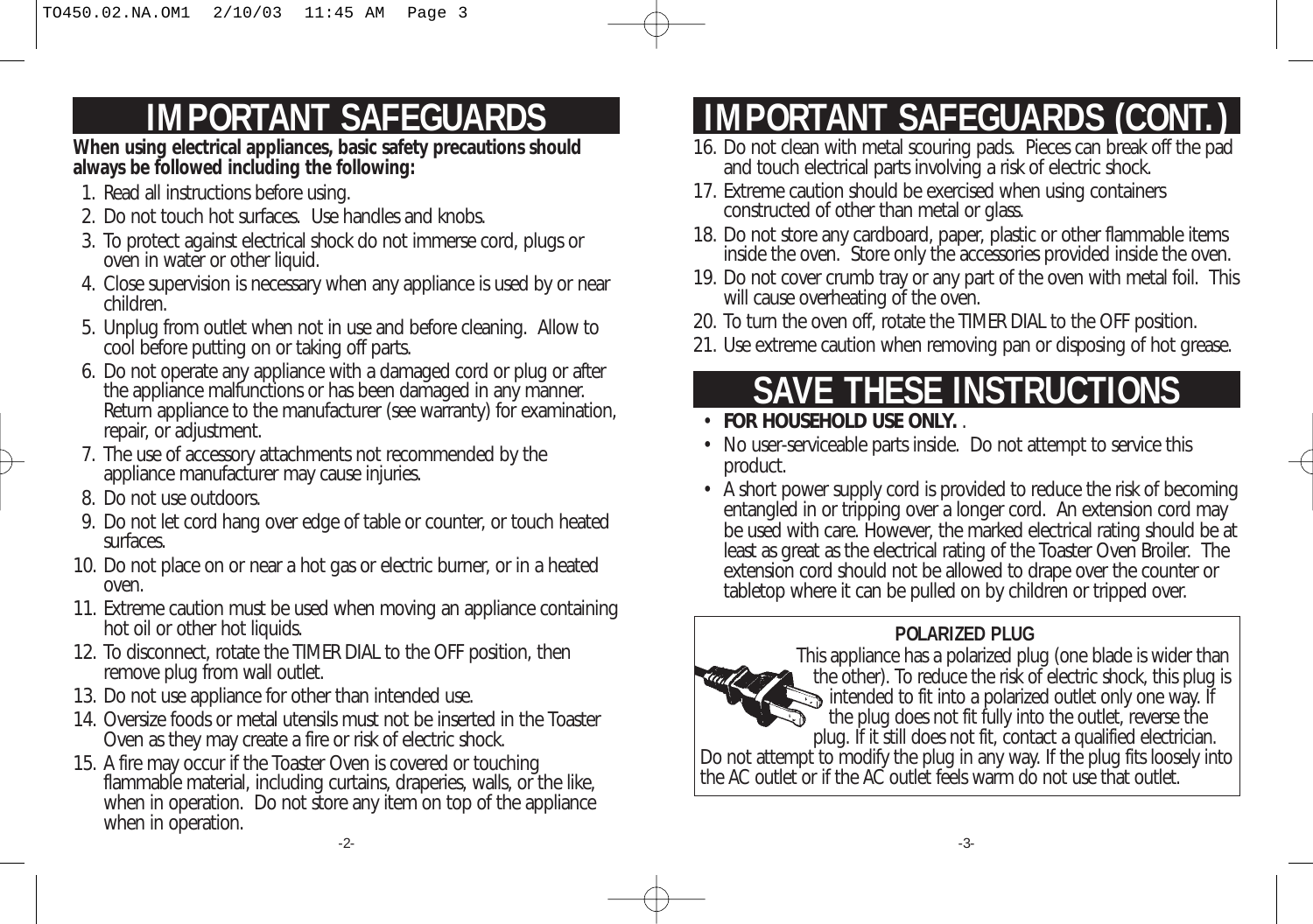## **ADDITIONAL IMPORTANT SAFETY INSTRUCTIONS**

- Leave 6 8 inches of open surface all around the exterior of the Toaster Oven.
- Place the Toaster Oven on a dry, level heat resistant surface.
- The Toaster Oven should be operated on a separate electrical circuit from other appliances. If the circuit is overloaded, this appliance may not operate correctly.
- Do not use airtight containers inside the oven. Containers must have room to allow for expansion of liquids.
- Do not touch hot surfaces such as the GLASS DOOR, top and sides.
- Watch the toasting process carefully when toasting items such as stale toast, croutons and crackers. Select a light setting for these types of foods.
- Do not use any sharp utensils to clean the GLASS DOOR as this may cause damage to the glass or breakage. Clean only with a soapy damp rag.

### **KNOW YOUR TOASTER OVEN AND BROILER**



### **PREPARING YOUR TOASTER OVEN AND BROILER FOR USE**

Your Rival® Toaster Oven is equipped with all of the options of a full-size oven in a countertop appliance – it toasts, bakes and broils.

**NOTE:** Initial start up operation may result in minimal smell and smoke (about 15 min). This is normal. It is due to the protective substances on the heating elements, which protect them from salt effects during shipment from the factory.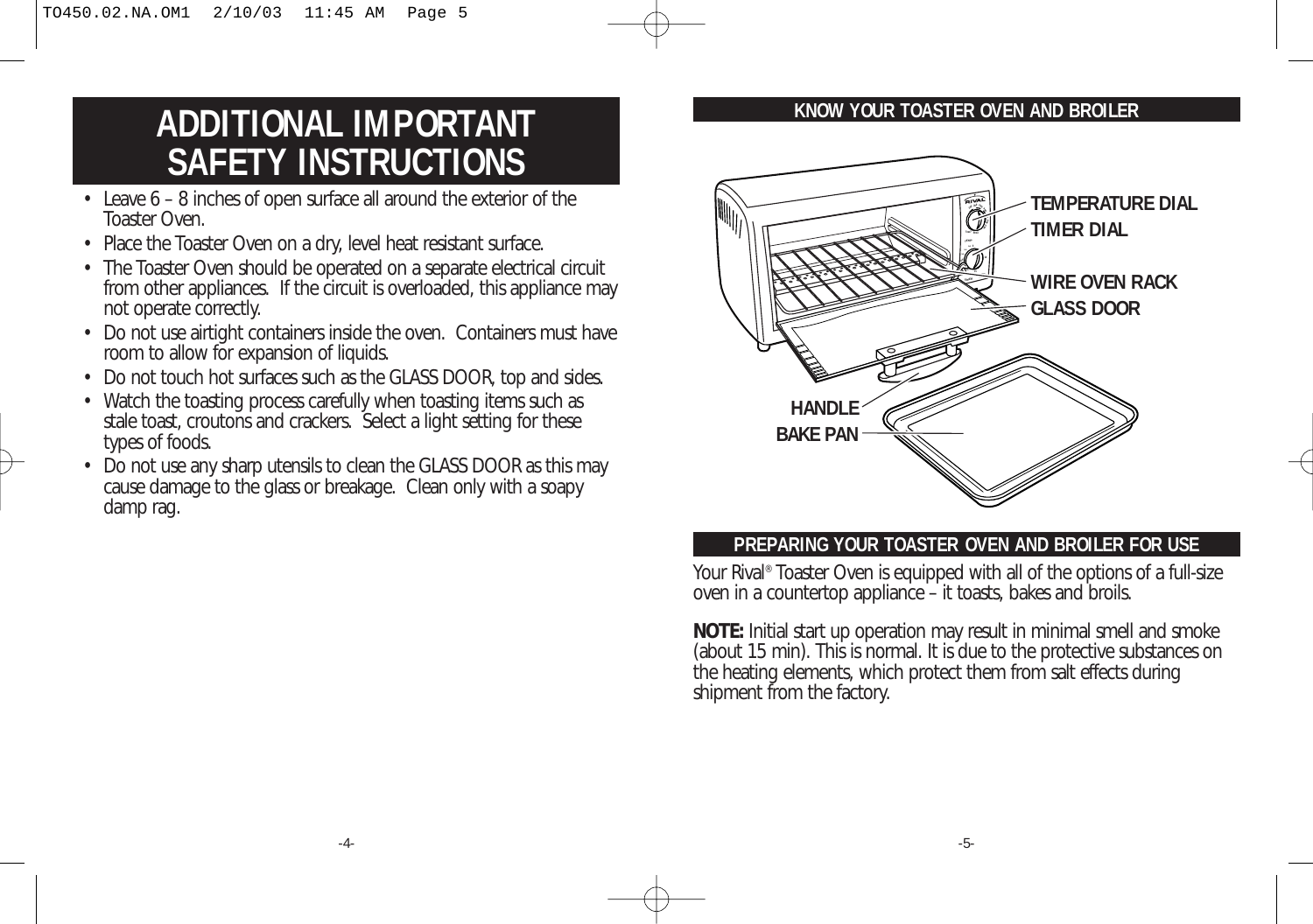## **OPERATING INSTRUCTIONS FOR TOASTING**

- 1. Rotate the TEMPERATURE DIAL to toast
	- A. Open the GLASS DOOR and place the bread on the wire rack (up to 4 slices).
	- B. The WIRE OVEN RACK will slide out when the door is opened.
	- C. Remember to remove the BAKE PAN first.
- 2. The TIMER DIAL is the ON/OFF switch
	- A. Choose your color preference by adjusting the TIMER DIAL to select light, medium or dark.
	- B. To test the toasting of your type of bread, we suggest starting at a medium setting as bread varies according to humidity, thickness and texture. Each type of bread will toast differently according to these properties.

## **IMPORTANT:**

When choosing toast color (light, medium or dark) always rotate the timer over 5 minutes and then rotate back to dark, medium or light. This will ensure that the timer operates correctly and safely.

- When the toast cycle is finished the bell will ring and the electrical power is automatically turned off.
- To stop the cycle at any time, turn the timer clockwise to the OFF position and the bell will ring.
- Four (4) slices will be lighter than one (1) slice, adjust TIMER DIAL accordingly.
- If toasting only one slice, place bread in the center of the WIRE OVEN RACK, 4 slices should be toasted side by side.

In this cycle, both the top and bottom heating elements operate.

## **OPERATING INSTRUCTIONS FOR BAKING**

- 1. Place the food on the multi-use pan and then place the pan on top of the WIRE OVEN RACK in the oven. Close the GLASS DOOR.
- **NOTE:** We suggest to always preheat the oven at this setting before placing the food inside.
- 2. Rotate the TEMPERATURE DIAL to the desired temperature.
- 3. The TIMER DIAL is the ON/OFF switch.

After rotating the TEMPERATURE DIAL to your desired temperature, you must select the TIMER DIAL with the following options.

- A. For short baking times, rotate the TIMER DIAL clockwise (up to 15 minutes). At the sound of the bell, the bake function will turn off automatically.
- B. For longer baking times, rotate the TIMER DIAL counter-clockwise to the STAY ON setting. The cooking will continue until the TIMER DIAL is manually turned off. The bell will sound after the timer is manually switched off.

**NOTE:** In this cycle, both the top and bottom heating elements operate.

## **OPERATING INSTRUCTIONS FOR BROILING / TOP BROWN**

- 1. Place the food on the multi-use pan and then place the pan on the top of the wire rack in the oven. Close the GLASS DOOR.
- 2. Rotate the TEMPERATURE DIAL clockwise to the BROIL position.
- 3. The TIMER DIAL is the ON/OFF switch.

After rotating the TEMPERATURE DIAL to the BROIL position, select the TIMER DIAL with the following options.

A. For short time broiling, rotate the TIMER DIAL clockwise (up to 15 minutes). At the sound of the bell, the broil function will automatically turn off.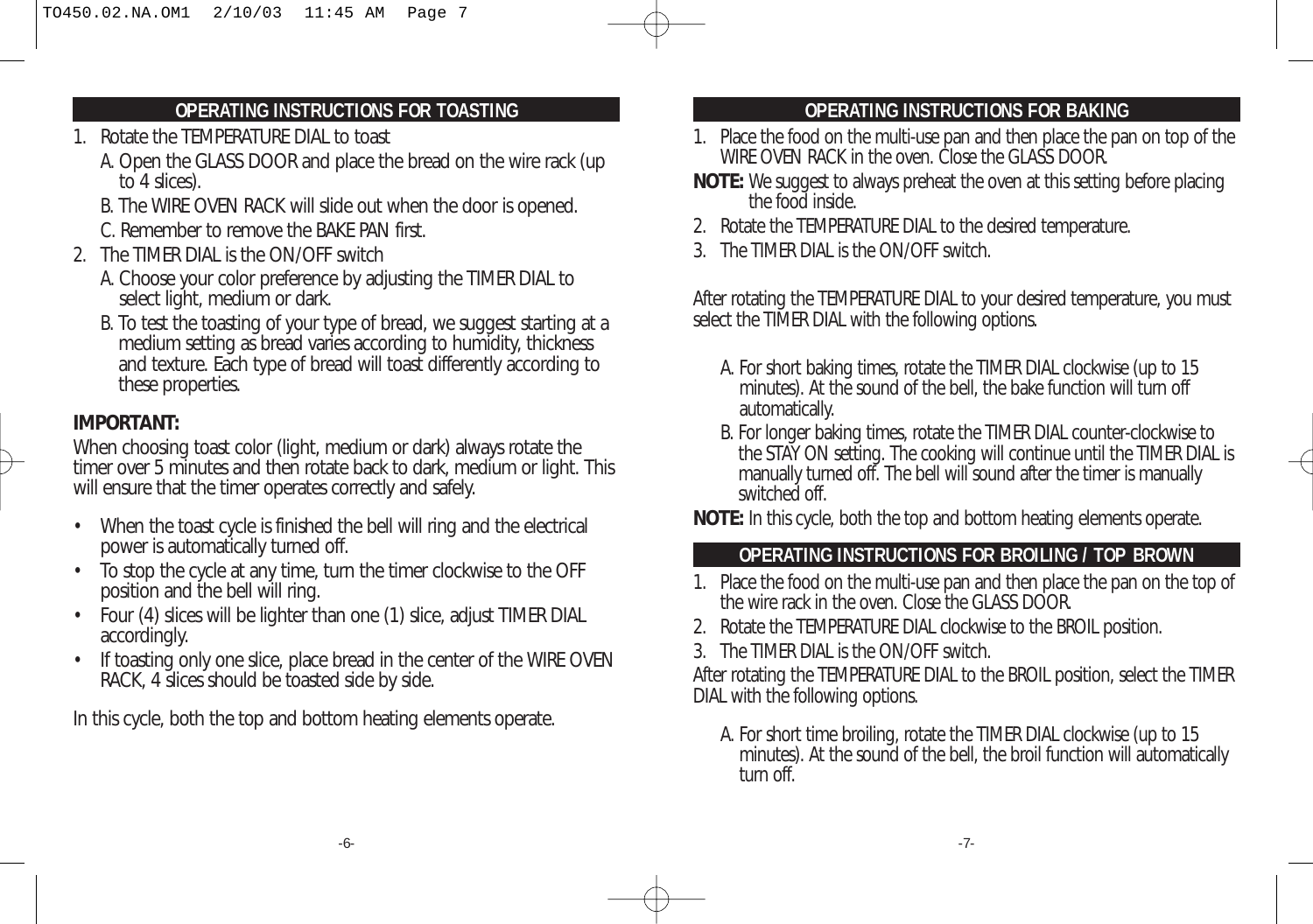## **OPERATING INSTRUCTIONS FOR BROILING / TOP BROWN (CONT.)**

B. For long time broiling, rotate the TIMER DIAL counter-clockwise to the STAY ON setting. The broiling will continue until the TIMER DIAL is manually turned to the off position and the bell will sound.

In this cycle, only the upper heating element operates.

**NOTE:** Always monitor the food at this setting to ensure that you are not over cooking.

We suggest using the timer as food can burn quickly at this setting. When broiling, turn the food over for even cooking. Food should not be placed directly on the WIRE OVEN RACK.

For top browning simply broil as long as desired. Do not pre-heat.

Do not allow aluminum foil to touch the heating elements.

### **USEFUL TIPS**

- 1. Condensation will appear on the GLASS DOOR for some foods and then disappear. This is normal.
- 2. Cook food immediately after defrosting.
- 3. Frozen foods and thick meats will take longer to cook.
- 4. Avoid opening the GLASS DOOR too frequently to prevent heat loss.
- 5. When toasting frozen bread or more than one fresh slice, the toast preference should be at a darker setting than if you were toasting one regular slice.
- 6. When broiling, smoke will likely appear. Removing excess fat prior to broiling can reduce this. Always use the multi-purpose pan.

## **IMPORTANT:**

When setting the timer for less than 5 minutes, always rotate the timer past 5 minutes and then rotate back to your chosen time. This will ensure a safe and accurate time.

## **HOW TO CLEAN YOUR TOASTER OVEN AND BROILER**

- 1. Before using your Rival® Toaster Oven, wash all of the accessories WIRE OVEN RACK and BAKE PAN – in hot water with detergent soap.
- 2. Initial start up operation may result in minimal smell and smoke (about 15 minutes). This is normal. It is due to the protective substance on the heating elements which protects them from salt effects during shipping from the factory.
- 3. Always make sure that the appliance is unplugged and cooled before cleaning.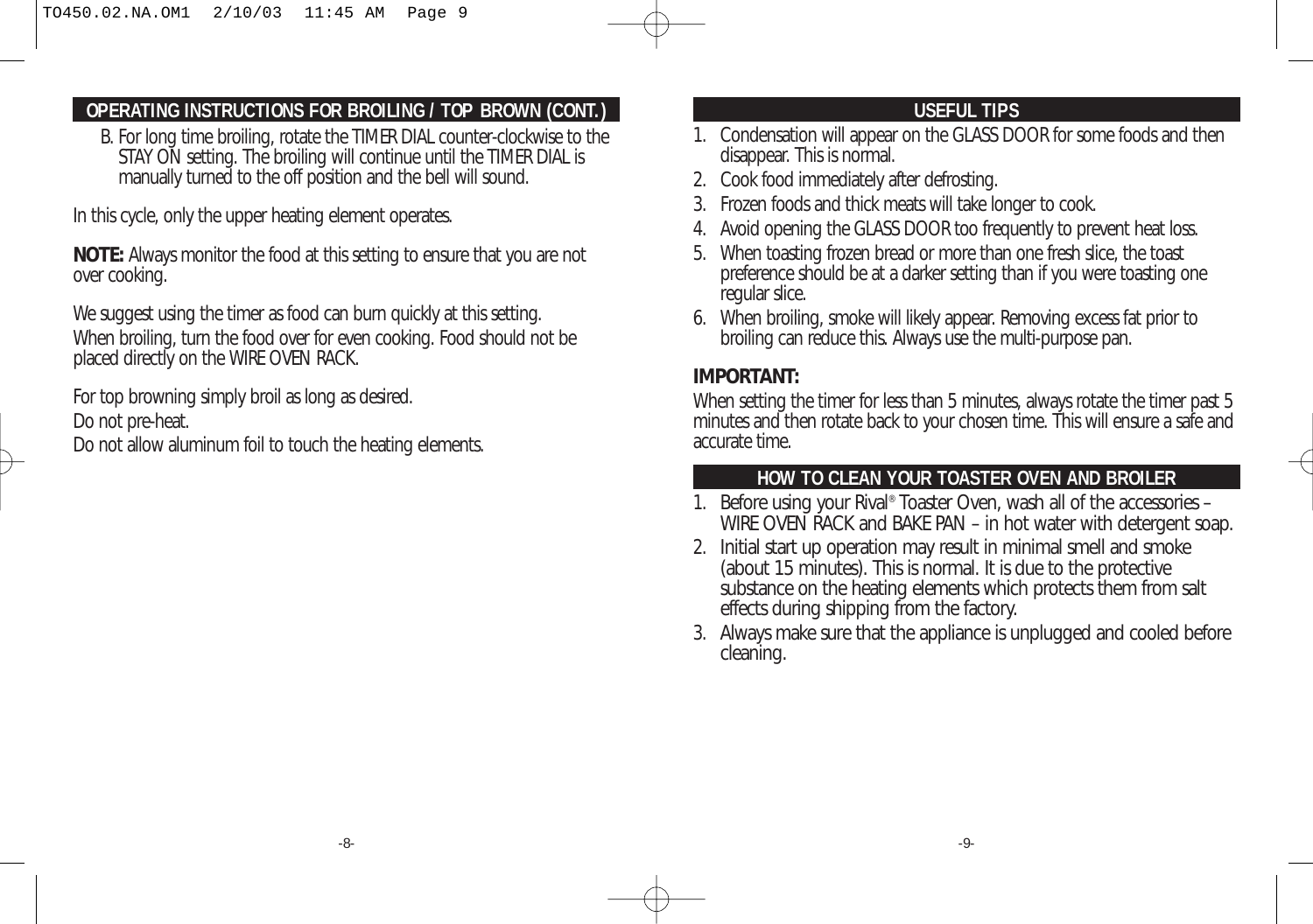## **HOW TO CLEAN YOUR TOASTER OVEN AND BROILER (CONT.)**

4. The WIRE OVEN RACK can be removed easily for cleaning. Open the GLASS DOOR, tilt up slightly and pull toward you until it slides out completely. Once the rack is removed, clean the interior with a damp cloth. To replace the WIRE OVEN RACK, open the GLASS DOOR and tilt upward slightly. Slide the rack into the two rack grooves on either side of the chamber, push straight to the back of the oven chamber. Ensure that the automatic door hook is in the correct position to push the WIRE OVEN RACK towards the rear of the chamber. The exterior may be wiped with a damp cloth.

Remember: Do not place the entire unit in water or any liquid. DO NOT WIPE THE HEATING ELEMENTS – They are self cleaning.

- 5. Cleaning the bottom of the crumb tray
	- A. This appliance has a drop open crumb tray at the bottom of the baking chamber. First, unplug the appliance and allow it to cool.
	- B. To clean out the crumbs, simply tilt the unit backwards and pull down on the crumb knob located at the exterior center bottom of the baking chamber and allow to drop on the counter top.
	- C. Washing of the interior of the crumb tray is accomplished by placing the unit on its backside and allowing the crumb tray to fall forward for easy cleaning.
	- D. DO NOT use the dishwasher to clean any of the accessories, which are included with this product.
	- E. DO NOT use any abrasive cleaning products.
	- F. Clean accessories with a soft cloth in hot water with liquid detergent or soap.
	- G. After cleaning, close the access panel and check that it is locked securely into position.

## **HOW TO CLEAN YOUR TOASTER OVEN AND BROILER (CONT.)**

#### **CAUTION**

- TO PROTECT COUNTERTOP FROM DAMAGE, THE TOASTER OVEN / BROILER MUST BE OPERATED WITH THE CRUMB TRAY IN PLACE, SECURELY CLOSED AND CLEANED OF EXCESS FOOD.
- NEVER OPERATE YOUR TOASTER OVEN / BROILER WITH THE GLASS DOOR OPEN.
- NEVER PUT THE BAKE PAN (OR ANY OTHER ACCESSORY) DIRECTLY ON THE TOP OF THE LOWER HEATING ELEMENT.
- THE EDGES OF THE METAL GUARD COVERING THE LOWER HEATING ELEMENT SHOULD NEVER BE TOUCHED DURING CLEANING. ALWAYS USE A SOFT BRUSH OR OTHER UTENSIL TO PREVENT INJURY.

## **TAKE CARE**

- Always leave at least 1" between the top of food and the top heating elements.
- Remove all plastic and paper from food, TV dinners, etc. before cooking.
- Always use oven mitts to remove multi-use pan after cooking.

### **RECIPE GUIDE**

- Remember in BAKE function only, preheat oven for 5 minutes
- Always use oven mitts to remove multi-use pan after cooking.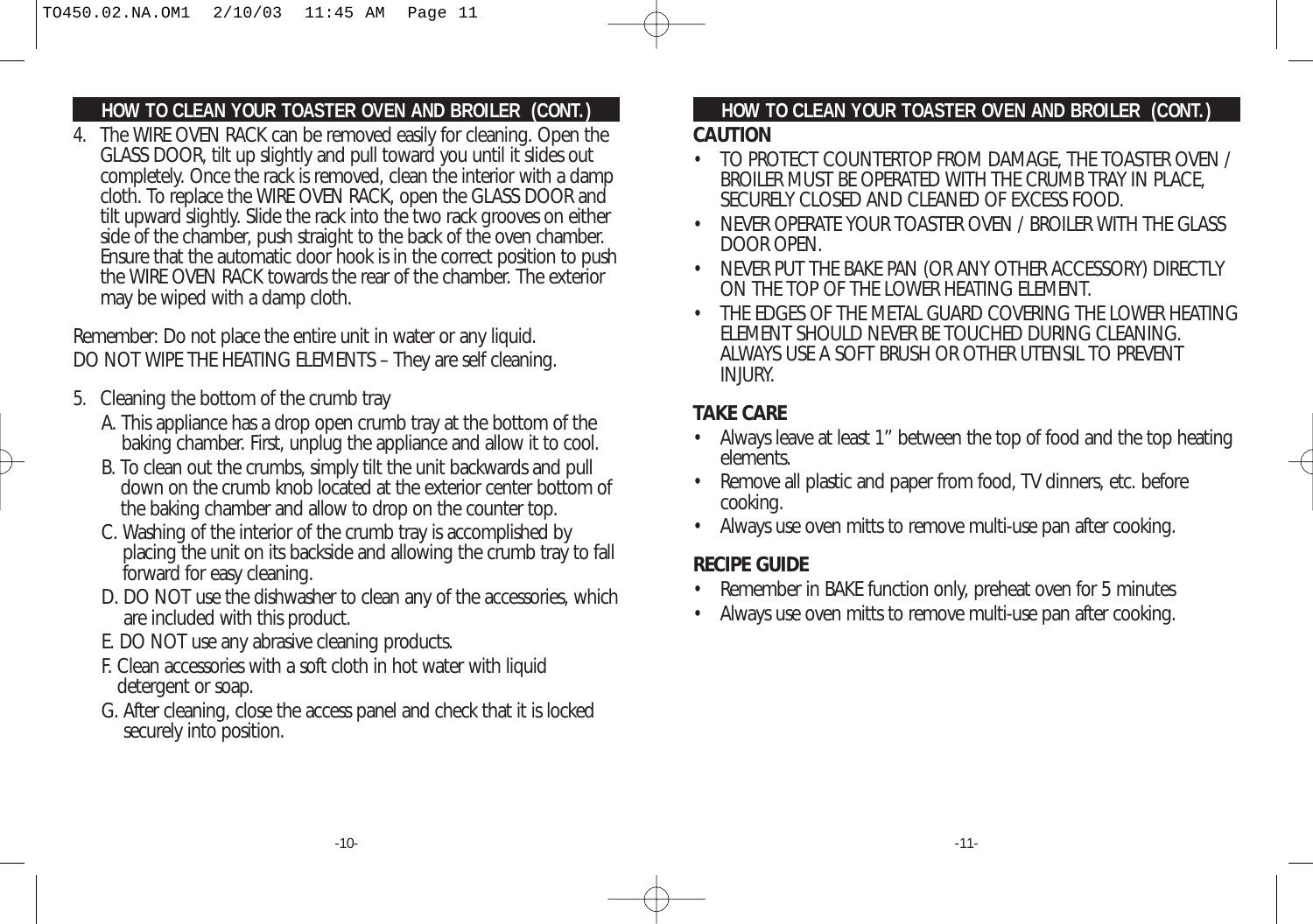| <b>COOKING TIME AND TEMPERATURE</b> |                                        |                                                                                                                                 |  |
|-------------------------------------|----------------------------------------|---------------------------------------------------------------------------------------------------------------------------------|--|
| <b>FOOD</b>                         | <b>QUANTITY</b>                        | <b>COOKING INSTRUCTIONS</b>                                                                                                     |  |
| Frozen Pizza                        | $2 - 4$ Slices                         | Bake on multi-use pan at 450° F<br>for $15 - 20$ minutes.                                                                       |  |
| Bacon                               | $4 - 6$ strips                         | Bake on multi-use pan at 450° F.<br>Use timer set to $7 - 12$ minutes<br>according to taste preference.                         |  |
| <b>Hot Dogs</b>                     | $4 - 8$ hot dogs                       | Broil on multi-use pan. Set timer<br>to 15 minutes and add time<br>according to taste. Turn hot<br>dogs often.                  |  |
| Hamburgers                          | Up to 4 pieces                         | Bake on multi-use pan at 450° F for<br>(1/4 lb. each) 20 minutes.                                                               |  |
| Frozen French                       | <b>FIII BAKF PAN</b>                   | Bake in "Stay On" mode for 20                                                                                                   |  |
| Fries                               | one layer only                         | minutes, then broil for 5 minutes<br>or more according to taste<br>preference.                                                  |  |
| Leftovers                           | <b>FIII BAKE PAN</b><br>one layer only | Bake at 250 - 375° F with timer<br>for 15 minutes. Continue<br>according to taste.                                              |  |
| Chicken                             | <b>FIII BAKF PAN</b><br>one layer only | Bake at 450° F for 35 minutes or<br>until juices run clear with the<br>"Stay On" setting.                                       |  |
| <b>TV Dinners</b>                   |                                        | Place foil container directly<br>on WIRE OVEN RACK. Follow<br>package directions.                                               |  |
| <b>Baked Potato</b>                 | $1 - 5$ potatoes                       | Wash and pierce with a fork. Option<br>- brush on olive oil. Bake at 450° F<br>for $60 - 95$ minutes with<br>"Stay On" setting. |  |
| Pork Chops                          | Up to 4 chops                          | Place on multi-use pan and broil for<br>35 min. Turn over at least two times.                                                   |  |

## **COOKING TIME AND TEMPERATURE (CONT.)**

**NOTE:** The recipe guide is for suggestion only. Temperatures may vary depending on the size and consistency of the food. Frozen food will take longer to cook than thawed food.

## **QUESTIONS AND ANSWERS**

## **Q** *Unit smokes during baking or broil function*

**A** Initial start up operation may result in minimal smoke or smell (about 15 minutes). This is normal and due to the protective substance on the heating elements which protects them from salt effects during shipping.

Smoke in baking function often means the BAKE PAN or interior of oven is dirty. Clean per instructions.

Smoke almost always appears in broiling and is normal. Cut off excess fat prior to broiling to reduce smoking.

Stop using the appliance if smoke source is the power cord. Unplug immediately.

## **Q** *The WIRE OVEN RACK is stuck and GLASS DOOR does not operate smoothly.*

**A** Remove wire oven rack and clean inside the WIRE OVEN RACK grooves inside the oven chamber. Also clean inside of crumb tray. Check that hook on GLASS DOOR is properly aligned into WIRE OVEN RACK.

## **Q** *Toast is black and smoking or too light.*

**A** Choose lighter or darker toast setting.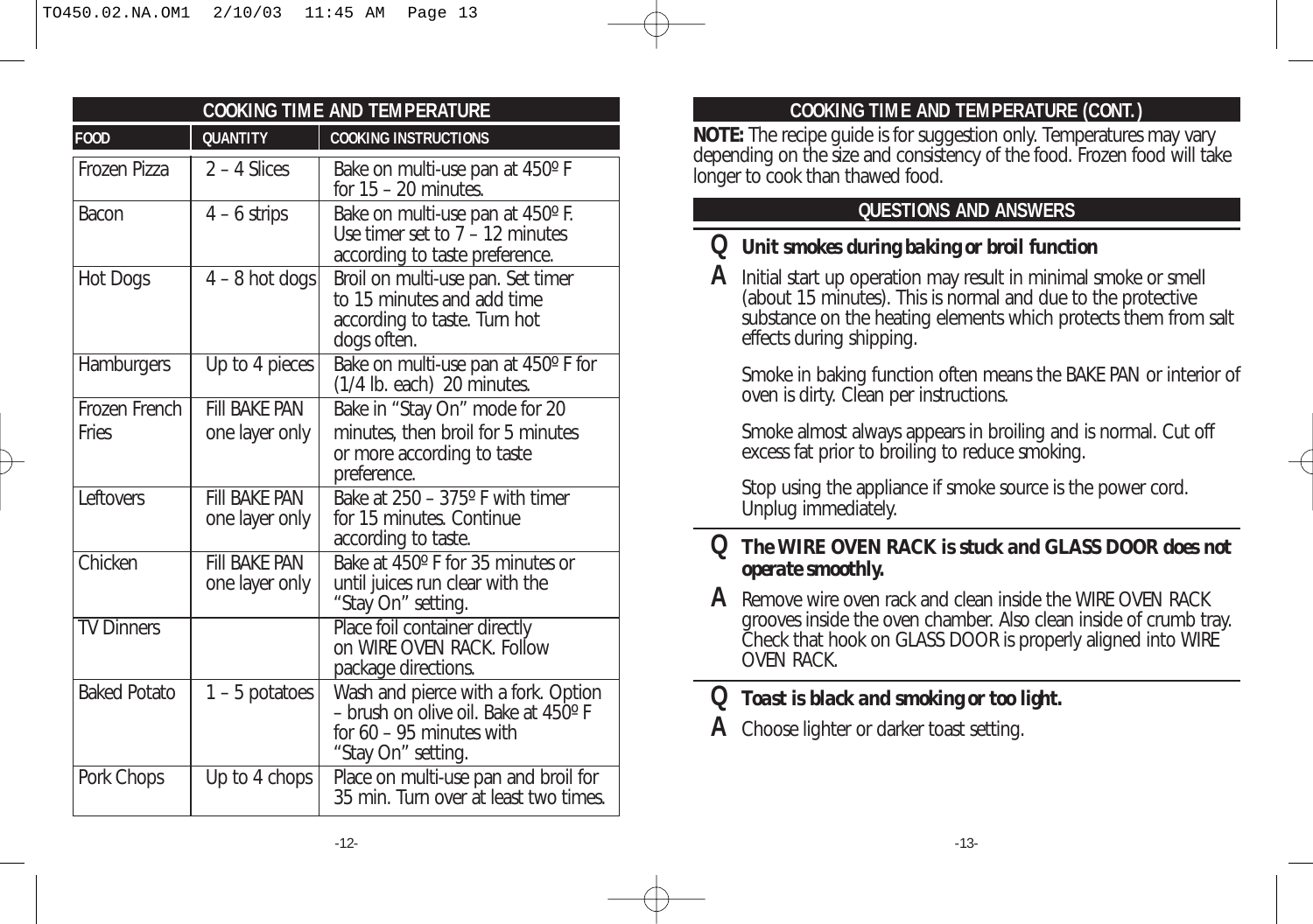$\rightarrow$ 

## **NOTES**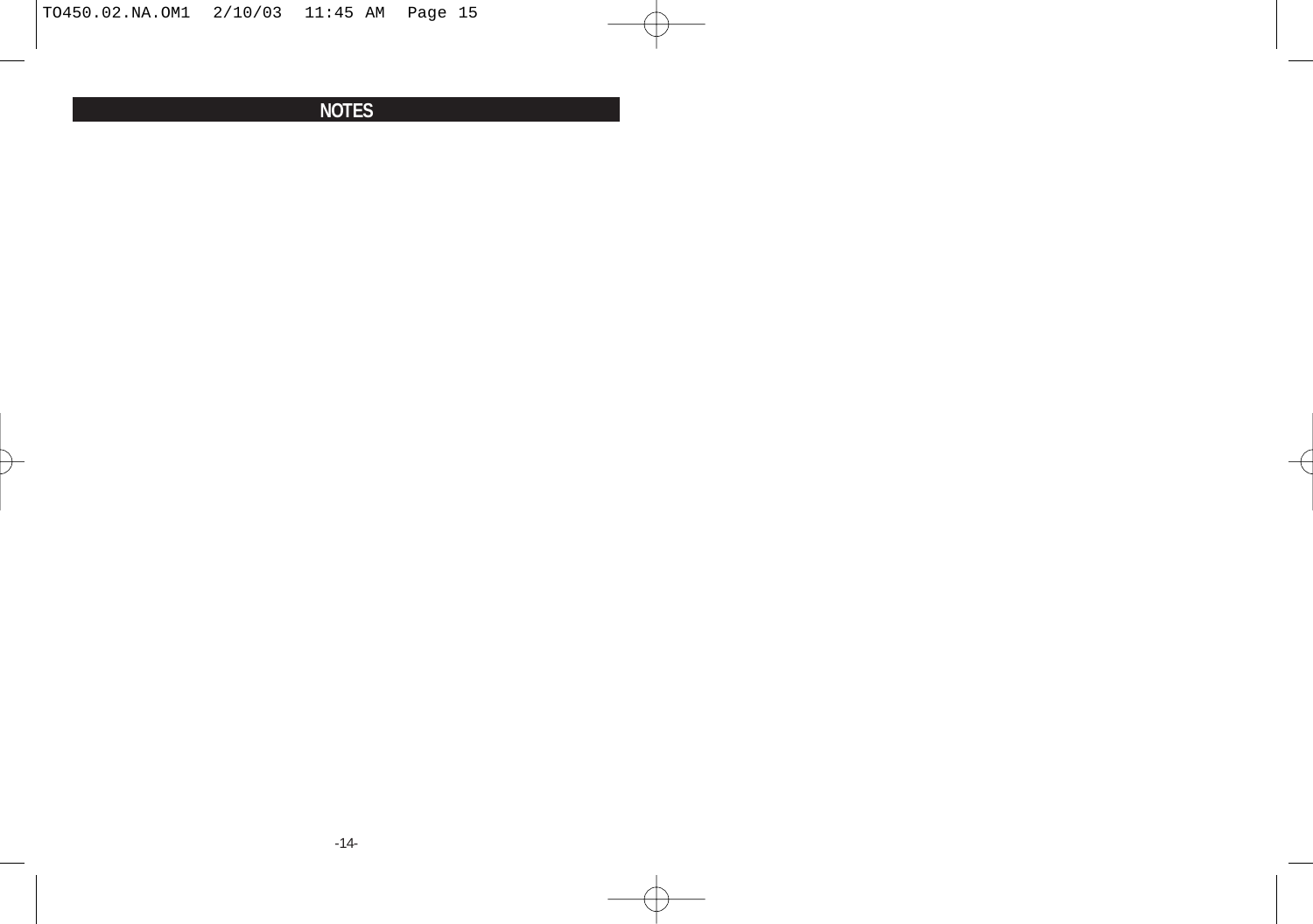#### **GARANTIE LIMITÉE DE UN AN**

Rival® garantit cet appareil exempt de vices de fabrication et de matières premières pendant un (1) an à partir de la date de l'achat original. En cas de réclamation dans le cadre de la présente garantie, agissez comme suit: 1) Au cours des 45 premiers jours à compter de la date de l'achat, retournez l'article défectueux, avec la preuve<br>d'achat justificative, au magasin où vous l'avez acheté et il sera échangé.<br>2) Pendant les 12 premiers mois

l'article défectueux s'il est envoyé, en port payé, à un centre de réparation autorisé. Pour obtenir le service sous garantie, veuillez visiter ce site:

#### **www.rivalproducts.com**

Pour obtenir le service prévu par la garantie, écrivez à Rival a/s de The Holmes Group, attention: Consumer Returns, 32 B Spur Drive, El Paso, TX 79906, États-Unis. Une preuve d'achat est requise pour toute demande de service sous garantie – GARDEZ VOTRE REÇU DE CAISSE à ces fins. Cette garantie n'est valable que pour l'acheteur au détail d'origine et ne couvre pas l'utilisation commerciale, l'emploi abusif ou l'endommagement de l'appareil (ne résultant ni d'un défaut ni d'un fonctionnement défectueux) lorsque l'utilisateur l'a en sa possession. **Rival décline toute responsabilité en ce qui concerne les pertes indirectes, imprévues ou commerciales par suite de l'emploi de ce produit.** Certains États et certaines provinces interdisent d'exclure ou de limiter les dommages accessoires ou indirects, de sorte que vous pouvez ne pas être assujetti aux limites ou exclusions énoncées ci-dessus. Cette garantie vous confère des droits juridiques précis et vous pouvez avoir d'autres droits, ces droits variant d'un État ou d'une province à l'autre.



# **Grille-pain four-gril 4 tranches**

TO450



## **Notice d'emploi**



©2003, Rival® Une division de The Holmes Group

## **LISEZ ET GARDEZ CES INSTRUCTIONS**

Imprimé en Chine  $\overline{10450/428}$ -0935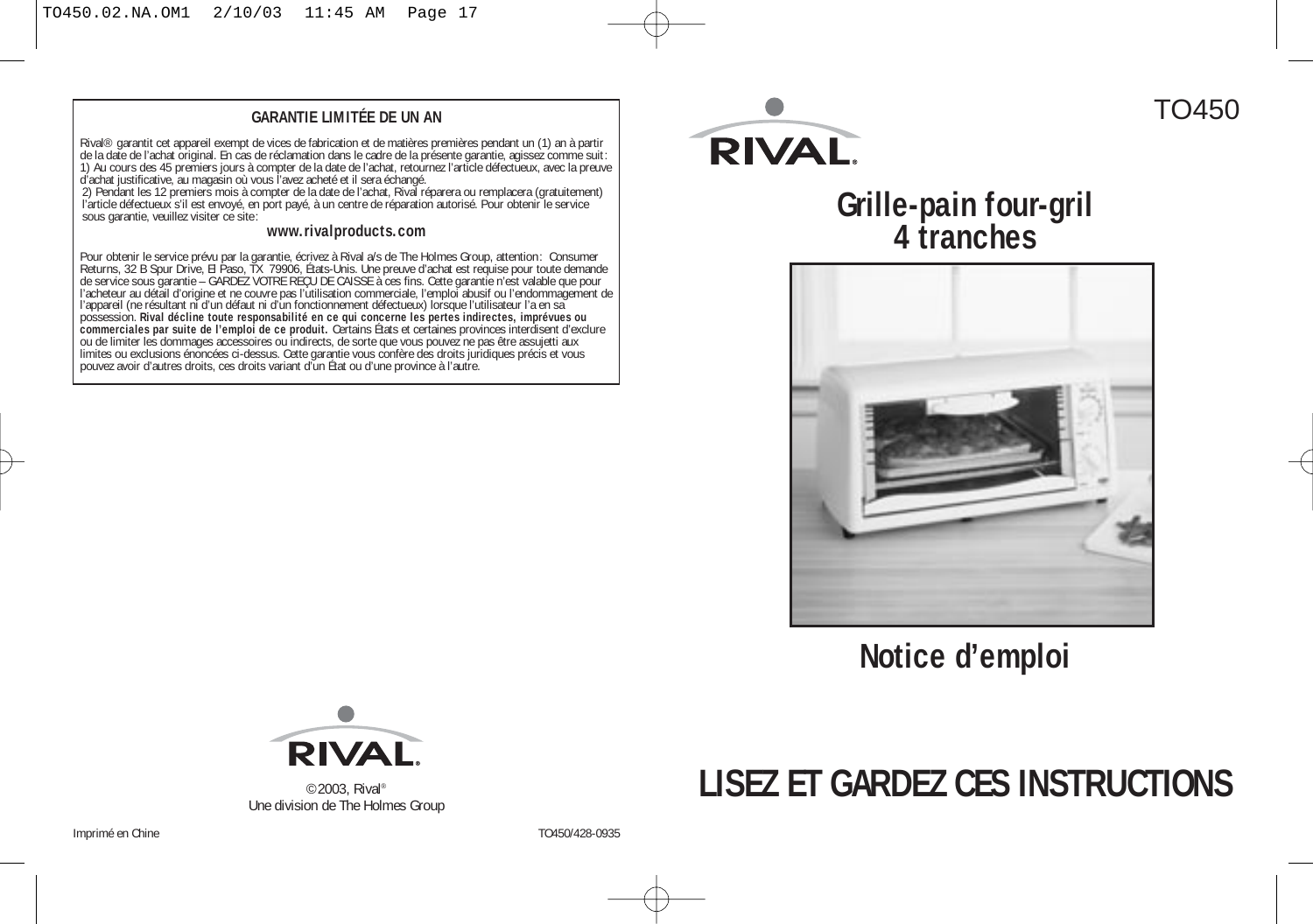## **CONSIGNES IMPORTANTES**

**L'emploi de tout appareil électroménager exige certaines précautions fondamentales, y compris les suivantes:**

- 1. Lisez attentivement toutes les instructions.
- 2. Ne touchez pas aux surfaces chaudes. Utilisez poignées ou boutons.
- 3. Pour vous protéger des chocs électriques, n'immergez jamais le cordon, la fiche ou l'appareil, quel que soit le liquide.
- 4. Redoublez de vigilance lorsque l'appareil est utilisé par des enfants ou bien en leur présence.
- 5. Débranchez l'appareil entre utilisations et avant le nettoyage. Laissezle refroidir avant de mettre et d'ôter toute pièce ou de le nettoyer.
- 6. Ne vous servez pas d'un appareil dont le cordon ou la fiche est abîmé, qui a mal fonctionné ou qui a été endommagé de quelque façon que ce soit. Retournez-le au fabricant (voyez la garantie) pour le faire examiner, réparer ou régler, s'il y a lieu.
- 7. L'emploi d'accessoires qui ne sont pas conseillés par le fabricant de l'appareil peut entraîner des blessures corporelles.
- 8. Ne vous servez pas de cet appareil à l'air libre.
- 9. Ne laissez pas pendre le cordon au bord de la table ou du plan de travail et veillez à ce qu'il ne touche pas à une surface chaude.
- 10. Ne placez l'appareil ni à proximité d'un foyer à gaz ou électrique chaud, ni dans un four chaud.
- 11. Agissez très prudemment lorsque vous déplacez un appareil qui contient de l'huile chaude ou bien tout autre liquide chaud.
- 12. Pour débrancher l'appareil, réglez le cadran de la minuterie à la position «OFF» (arrêt) avant de tirer la fiche hors de la prise.
- 13. N'utilisez l'appareil qu'aux fins auxquelles il est destiné.
- 14. Ne placez pas d'aliments surdimensionnés ou d'ustensiles en métal dans le four – sinistre ou choc électrique pourraient en résulter.
- 15. Un incendie risque de se déclarer si le grille-pain four-gril est couvert ou en contact avec un matériau combustible – rideaux, tentures, murs, et autres – au cours de son fonctionnement. Ne posez aucun article dans le four ou sur l'appareil pendant le fonctionnement.

## **CONSIGNES IMPORTANTES (SUITE)**

- 16. Ne vous servez pas de tampons à récurer métalliques pour le nettoyage, des particules pourraient se détacher et créer des risques de chocs électriques au contact avec les pièces électriques.
- 17. Soyez prudent en présence de plats autres qu'en verre ou en métal.
- 18. Ne rangez pas de papier, carton, plastique, ou autres, dans l'appareil. N'y placez que les accessoires recommandés par le fabricant.
- 19. Ne couvrez jamais le ramasse-miettes de feuille d'aluminium. Ceci entraînerait le surchauffage du four.
- 20. Pour régler le four à l'arrêt, mettez simplement la minuterie à «OFF».
- 21. Agissez très prudemment lorsque vous sortez un plat chaud du four ou videz de la graisse chaude.

## **GARDEZ CES INSTRUCTIONS**

## • **EST UNIQUEMENT DESTINÉ À L'EMPLOI DOMESTIQUE.**

- Ne contient pas de pièces réparables. Ne tentez jamais de le réparer.
- Cet appareil est pourvu d'un cordon électrique court qui ne devrait ni s'emmêler ni faire trébucher, comme ça pourrait être le cas avec un cordon plus long. L'emploi d'une rallonge est permis à condition que sa tension assignée soit au moins égale à celle de l'appareil. Cette rallonge ne doit pas pendre du plan de travail ou du plateau de table, pour éviter que les enfants ne risquent de la tirer ou qu'elle risque de faire trébucher.

## **FICHE POLARISÉE**



Cet appareil est équipé d'une fiche polarisée (ayant une broche plus large que l'autre). Par mesure de sécurité, elle ne peut être insérée dans les prises de courant polarisées que d'une façon. Si la fiche ne rentre pas bien dans la prise, inversez-la. Si vous ne réussissez toujours pas, faites changer

la prise par un électricien. Ne tentez pas de neutraliser le dispositif de sécurité. Si la fiche rentre dans la prise mais qu'il y a du jeu ou bien si la prise de courant alternatif vous semble chaude, utilisez une autre prise de courant.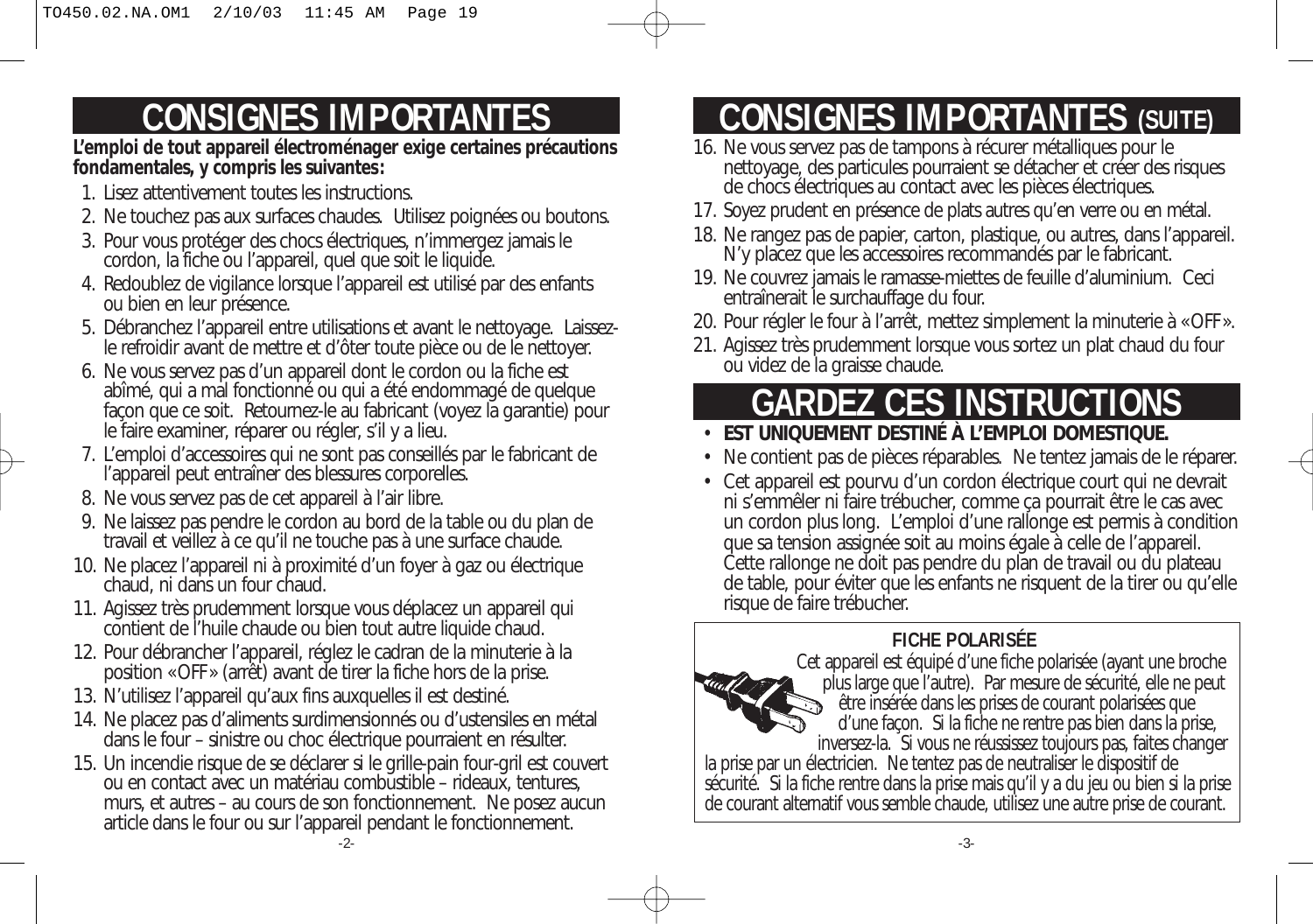## **AUTRES INSTRUCTIONS DE SÉCURITÉ IMPORTANTES**

- Veillez à ce qu'il y ait un espace d'au moins 15 à 20 cm (6 à 8 po) tout autour de la carrosserie pour la circulation de l'air.
- Posez le grille-pain four-gril sur une surface plane, d'aplomb et insensible à la chaleur.
- Branchez le grille-pain four-gril sur un circuit distinct. Brancher d'autres appareils ménagers sur le même circuit surchargerait le circuit et entraînerait certainement un fonctionnement insatisfaisant de cet appareil.
- Ne placez pas de contenants hermétiques dans le four. Un certain espace doit toujours être prévu pour la dilatation des liquides.
- Ne touchez pas aux surfaces chaudes: porte, dessus et côtés, par ex.
- En présence de pain rassis, de croûtons et de craquelins, surveillez assidûment le grillage et choisissez de préférence un degré de cuisson clair pour les griller au four.
- N'employez pas d'ustensiles coupants pour nettoyer la porte en verre, vous risqueriez d'endommager le verre ou de causer son bris. Nettoyez-la uniquement avec un linge humidifié d'eau savonneuse.





### **PRÉPARATION POUR LA TOUTE PREMIÈRE UTILISATION**

Votre grille-pain four-gril Rival® présente les avantages d'un four de cuisinière bien que ses dimensions réduites en fassent un appareil efficace de plan de travail. En effet, il cuit, réchauffe et grille le pain et la viande.

**REMARQUE:** Au tout début de l'utilisation il peut se dégager une faible odeur et de la fumée (pendant une quinzaine de minutes). Ceci est tout à fait normal et provient de la substance protectrice appliquée sur les éléments chauffants pour les préserver du sel durant le transport, après leur expédition de l'usine.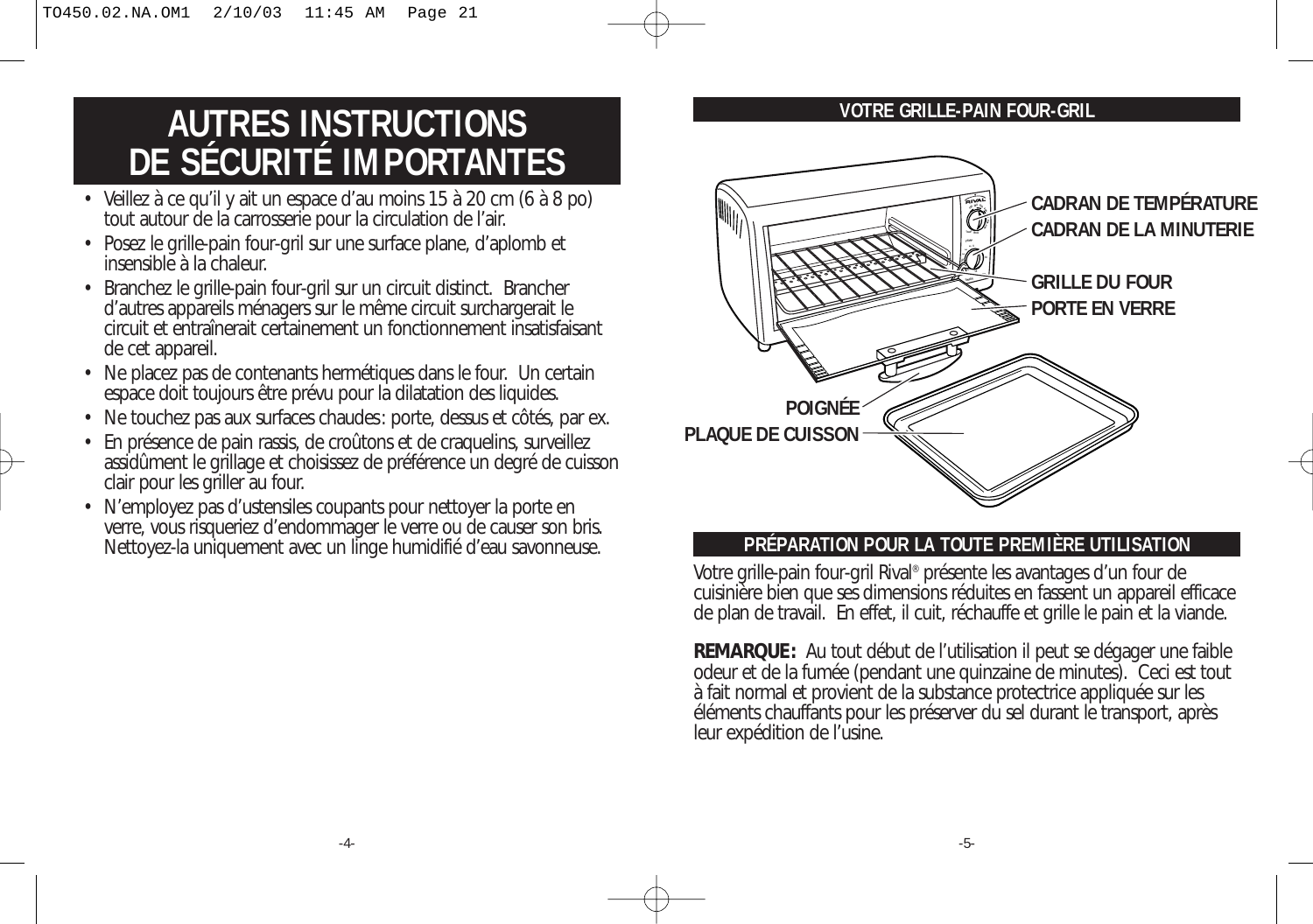## **INSTRUCTIONS POUR GRILLER LE PAIN**

- 1. Réglez le CADRAN DE TEMPÉRATURE à «TOAST» (grillage du pain).
	- A. Ouvrez la porte du four et disposez les tranches de pain sur la grille (jusqu'à un maximum de 4 tranches).
	- B. La GRILLE coulisse hors de la cavité à l'ouverture de la porte.
	- C. N'oubliez pas de préalablement sortir la PLAQUE du four.
- 2. Le CADRAN DE LA MINUTERIE remplit les fonctions d'interrupteur marche-arrêt.
	- A. Choisissez le brunissement désiré en réglant le CADRAN DE LA MINUTERIE à «light» (peu cuit), «medium» (moyen) ou «dark» (très cuit).
	- B. Pour éprouver le degré de cuisson de tout genre de pain, nous vous conseillons de régler le cadran à «medium» (moyen) pour commencer – la teneur en humidité, l'épaisseur et la texture du pain affectent la cuisson. Le brunissement varie selon les propriétés de chaque genre de pain.

## **IMPORTANT:**

Quand vous choisissez le degré de brunissement [«light» (peu cuit), «medium» (moyen) ou «dark» (très cuit)] tournez toujours le cadran de la minuterie au-delà de 5 minutes puis revenez au réglage désiré. Ceci assure un fonctionnement convenable et sans risques de la minuterie.

- Une clochette tinte à la fin du cycle de grillage du pain et l'appareil se met automatiquement hors tension.
- Pour interrompre la cuisson en tout temps, tournez le cadran de la minuterie (en sens horaire) à la position «off» et la clochette tintera.
- Quatre (4) tranches de pain cuites simultanément seront moins foncées qu'une (1) tranche. Réglez la MINUTERIE en conséquence.
- Si vous ne faites griller qu'une tranche de pain, placez-la au milieu de la GRILLE; placez 4 tranches les unes à côté des autres.

À ce cycle, l'élément de voûte ainsi que l'élément de sole chauffent.

## **INSTRUCTIONS POUR CUIRE AU FOUR**

- 1. Déposez les aliments sur la plaque puis placez la plaque sur la GRILLE, dans le four. Fermez la PORTE EN VERRE.
- **REMARQUE:** Nous conseillons de toujours préchauffer le four avant d'y mettre les aliments à cuire.
- 2. Réglez le CADRAN DE TEMPÉRATURE au degré de chaleur désiré.
- 3. Le CADRAN DE LA MINUTERIE sert d'interrupteur marche-arrêt.

Après avoir réglé le CADRAN DE TEMPÉRATURE selon le besoin, réglez le CADRAN DE LA MINUTERIE en fonction des options suivantes.

- A. Pour les durées de cuisson courtes, tournez le CADRAN DE LA MINUTERIE en sens horaire (15 minutes maximum). La cuisson au four s'arrêtera automatiquement au son de la clochette.
- B. Pour les durées de cuisson plus longues, tournez le CADRAN DE LA MINUTERIE en sens antihoraire jusqu'à la position «STAY ON» (continu). La cuisson ne s'arrêtera qu'une fois la MINUTERIE réglée manuellement à l'arrêt. La clochette tintera après l'arrêt manuel.

**REMARQUE:** À ce cycle, les éléments de voûte et de sole chauffent.

## **INSTRUCTIONS POUR GRILLER LA VIANDE ET GRATINER**

- 1. Placez les aliments sur la plaque et la plaque sur la grille, dans le four. Fermez la PORTE EN VERRE.
- 2. Tournez le CADRAN DE TEMPÉRATURE en sens horaire pour le régler à la position «BROIL» (gril).
- 3. Le CADRAN DE LA MINUTERIE sert d'interrupteur marche-arrêt. Après avoir réglé le CADRAN DE TEMPÉRATURE à «BROIL» (gril), réglez le CADRAN DE LA MINUTERIE en fonction des options suivantes.
	- A. Pour les durées de cuisson sous le gril courtes, tournez le CADRAN DE LA MINUTERIE en sens horaire (15 minutes max.). La cuisson sous le gril s'arrêtera automatiquement au son de la clochette.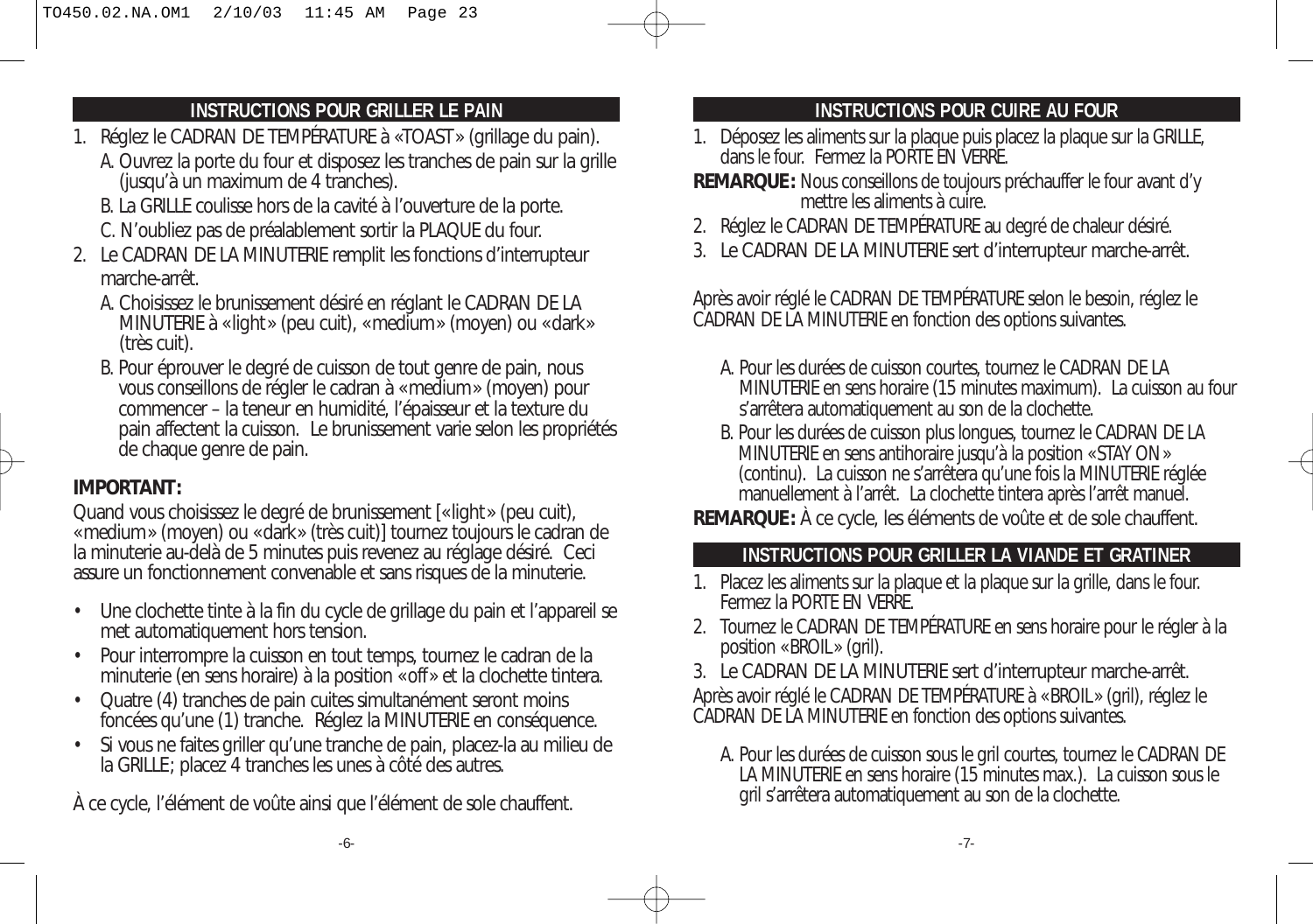## **INSTRUCTIONS POUR GRILLER LA VIANDE ET GRATINER (suite)**

B. Pour les durées de cuisson sous le gril plus longues, tournez le CADRAN DE LA MINUTERIE en sens antihoraire jusqu'à la position «STAY ON» (fonctionnement continu). La cuisson sous le gril ne s'arrêtera qu'une fois le CADRAN DE LA MINUTERIE réglé manuellement à l'arrêt. La clochette tintera après l'arrêt manuel.

À ce cycle, seul l'élément de voûte chauffe.

**REMARQUE:** Surveillez toujours assidûment la cuisson à ce réglage, afin de ne pas surcuire les aliments.

Nous conseillons d'employer la minuterie car les aliments peuvent brûler très rapidement à ce réglage.

Tournez les aliments quand vous employez la fonction gril afin de cuire les deux faces uniformément. Ne placez pas les aliments directement sur la GRILLE DU FOUR, elle n'est pas faite pour cela.

Pour gratiner ou rissoler les aliments, laissez-les simplement sous le gril jusqu'à ce qu'ils soient à point selon vos goûts.

Ne préchauffez pas le four.

Veillez à ce qu'il n'y ait pas de papier d'aluminium en contact avec l'élément.

## **CONSEILS PRATIQUES**

- 1. De la condensation peut se former sur la PORTE EN VERRE puis disparaître lors de la cuisson de certains aliments. Ceci est normal.
- 2. Faites cuire les aliments aussitôt après leur décongélation.
- 3. Aliments congelés et viandes épaisses requièrent une cuisson plus longue.
- 4. Évitez d'ouvrir la PORTE EN VERRE pour réduire la déperdition de chaleur.
- 5. Pour griller du pain congelé ou plusieurs tranches, réglez de préférence la cuisson à un réglage plus foncé que si vous ne prépariez qu'une rôtie.
- 6. Le grillage de la viande et du poisson produit normalement une certaine quantité de fumée. Parez autant du gras visible que possible pour réduire la fumée et servez-vous toujours de la plaque.

## **IMPORTANT:**

Quand la durée requise est de moins de 5 minutes, tournez toujours le cadran au-delà de 5 minutes puis revenez au réglage désiré. Ceci assure un fonctionnement précis et sans risques de la minuterie.

### **ENTRETIEN DU GRILLE-PAIN FOUR-GRIL**

- 1. Lavez les accessoires la GRILLE et la PLAQUE à l'eau savonneuse chaude avant de mettre le grille-pain four-gril Rival® en service.
- 2. Au tout début de l'utilisation il peut se dégager une faible odeur et de la fumée (environ 15 minutes). Ceci est normal et provient de la substance protectrice appliquée sur les éléments pour les préserver du sel durant le transport, après leur expédition de l'usine.
- 3. Assurez-vous toujours que l'appareil soit débranché et attendez qu'il ait refroidi avant de le nettoyer.
- 4. La GRILLE est facile à retirer pour le nettoyage. Ouvrez la PORTE EN VERRE, levez légèrement la grille puis tirez-la vers vous jusqu'à ce qu'elle soit hors de ses rainures. Une fois la grille sortie du four, nettoyez la cavité avec un linge humide. Pour replacer la GRILLE, ouvrez la PORTE EN VERRE et levez légèrement la grille. Faites coulisser la grille dans les rainures prévues à cet effet, d'un côté et de l'autre de la cavité, puis poussez-la au fond du four.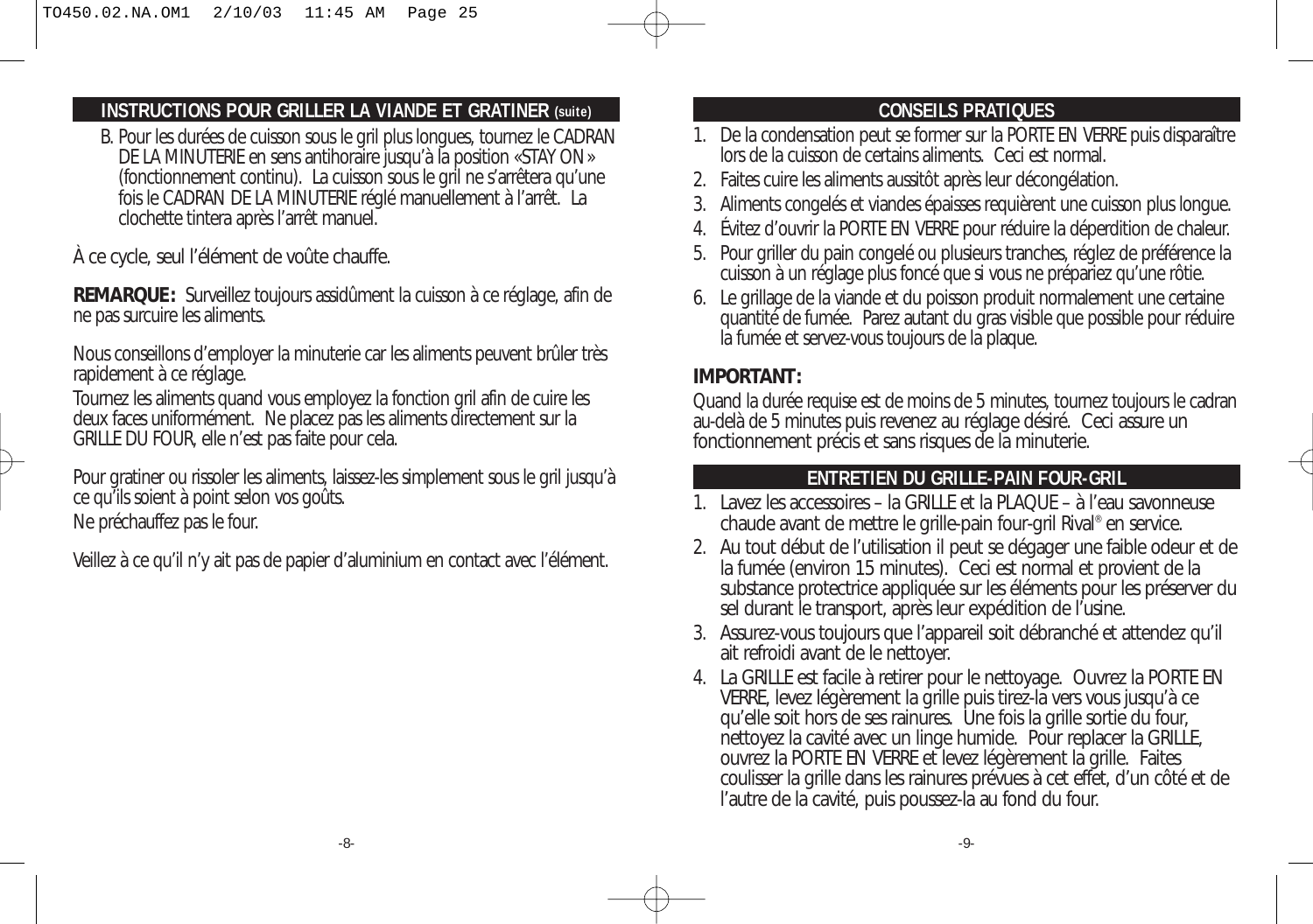### **ENTRETIEN DU GRILLE-PAIN FOUR-GRIL (suite)**

Assurez-vous que le crochet (de sortie automatique à l'ouverture de la porte) soit convenablement placé pour pousser la GRILLE vers le fond de la cavité. Essuyez la carrosserie avec un linge humide.

Attention! N'immergez surtout jamais l'appareil, quel que soit le liquide. NE NETTOYEZ PAS ET N'ESSUYEZ PAS LES ÉLÉMENTS CHAUFFANTS – Ils sont autonettoyants.

- 5. Nettoyage du fond du ramasse-miettes
	- A. Cet appareil présente un ramasse-miettes articulé, au bas de la cavité. Débranchez l'appareil puis laissez-le refroidir.
	- B. Pour vider les miettes, inclinez l'appareil en arrière et tirez sur le bouton qui se trouve à l'extérieur, au milieu du fond de la cavité, puis laissez tomber les miettes sur le plan de travail.
	- C. Pour laver l'intérieur du ramasse-miettes, il suffit de placer l'appareil sur son côté arrière puis de laisser basculer le ramasse-miettes en avant. Vous pourrez alors laver le ramasse-miettes en toute facilité.
	- D. Ne lavez AUCUN accessoire de cet appareil au lave-vaisselle.
	- E. N'employez PAS de produits abrasifs.
	- F. Nettoyez les accessoires avec un linge doux et de l'eau savonneuse chaude (eau additionnée d'un détergent liquide ou de savon).
	- G. En fin de nettoyage, fermez le volet d'accès et assurez-vous qu'il se bloque fermement en place.

### **ATTENTION**

- AFIN DE NE PAS ABÎMER VOTRE PLAN DE TRAVAIL, VEILLEZ À CE QUE LE RAMASSE-MIETTES DU GRILLE-PAIN FOUR-GRIL SOIT TOUJOURS EN PLACE, QU'IL SOIT SÛREMENT FERMÉ ET CONTIENNE UN MINIMUM DE MIETTES OU DÉBRIS.
- NE FAITES JAMAIS FONCTIONNER LE GRILLE-PAIN FOUR-GRIL SANS PRÉALABLEMENT FERMER LA PORTE DU FOUR.

### **ENTRETIEN DU GRILLE-PAIN FOUR-GRIL (suite)**

- NE PLACEZ JAMAIS LA PLAQUE (OU TOUT AUTRE ACCESSOIRE OU PLAT) DIRECTEMENT SUR L'ÉLÉMENT DE SOLE.
- FAITES BIEN ATTENTION DE NE PAS FRÔLER LES BORDS DU PROTECTEUR EN MÉTAL – QUI COUVRE L'ÉLÉMENT DE SOLE – AU COURS DU NETTOYAGE. EMPLOYEZ UNE BROSSE À POILS DOUX OU UN USTENSILE QUELCONQUE POUR ÉVITER TOUTE BLESSURE.

#### **AGISSEZ PRUDEMMENT**

- Laissez toujours au moins 2,5 cm (1 po) entre la surface supérieure de l'aliment et l'élément de voûte.
- Débarrassez les aliments, plateaux télé ou repas congelés, et autres, de tout plastique et papier avant de les enfourner.
- Afin d'éviter toute brûlure, portez toujours des gants de cuisinier pour sortir la plaque du four, en fin de cuisson.

### **RAPPELEZ-VOUS…**

- Qu'il n'est nécessaire de préchauffer le four pendant 5 minutes que pour la CUISSON AU FOUR.
- De toujours enfiler des gants de cuisinier pour sortir la plaque du four en fin de cuisson, afin d'éviter de vous brûler.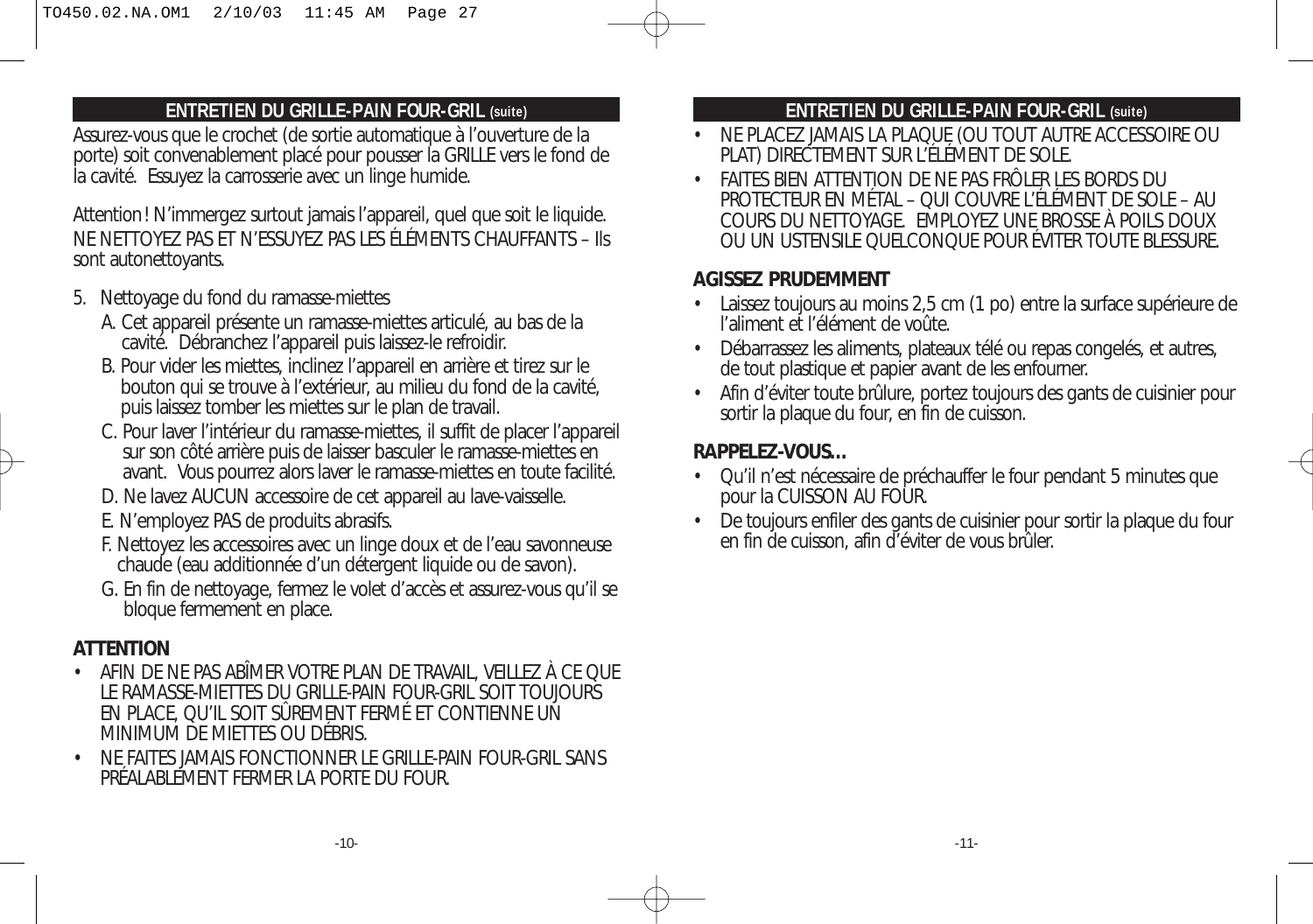| DURÉES DE CUISSON ET TEMPÉRATURES |                                               |                                                                                                                                                      |
|-----------------------------------|-----------------------------------------------|------------------------------------------------------------------------------------------------------------------------------------------------------|
| <b>ALIMENTS</b>                   | <b>QUANTITÉ</b>                               | <b>INSTRUCTIONS DE CUISSON</b>                                                                                                                       |
| Pizza congelée                    | 2 à 4 pointes                                 | Poser sur la plaque et enfourner de<br>15 à 20 minutes à 225 °C/450 °F.                                                                              |
| Bacon                             | 4 à 6 tranches                                | Poser sur la plaque et enfourner de<br>7 à 12 minutes (ou selon les goûts)<br>à 225 °C/450 °F. Utiliser la minuterie.                                |
| Hot dogs                          | $4\land 8$                                    | Poser sur la plaque et faire cuire sous<br>le gril. Régler la minuterie à 15 min et<br>prolonger la cuisson selon les goûts.<br>Les tourner souvent. |
| Hamburgers                        | 4 maximum<br>(125 g ch.)                      | Poser sur la plaque et enfourner<br>pendant 20 minutes à 225 °C/450 °F.                                                                              |
| <b>Frites</b><br>congelées        | En couvrir la<br>plaque – une<br>seule couche | Cuire 20 minutes au four réglé à<br>«stay on» puis sous le gril pendant<br>5 minutes ou selon les préférences<br>de chacun.                          |
| Restes                            | En couvrir la<br>plaque - une<br>seule couche | Cuire au four à 125 à 180 °C /250 à<br>375 °F en réglant la minuterie à<br>15 minutes, ou selon les goûts.                                           |
| Poulet                            | En couvrir la<br>plaque - une<br>seule couche | Cuire au four réglé à « stay on » et<br>225 °C/450 °F pendant 35 min ou<br>jusqu'à ce que les sucs soient clairs.                                    |
| Plateau télé                      |                                               | Poser le plateau d'aluminium<br>directement sur la GRILLE. Observer<br>les directives de l'emballage.                                                |
| Pommes de<br>terre au four        | 1a5                                           | Les laver et les piquer. Badigeonner<br>d'huile d'olive si désiré. Cuire au four<br>réglé à «stay on » et 225 °C/450 °F<br>pendant 60 à 95 minutes.  |
| Côtelettes<br>de porc             | 4 maximum                                     | Poser sur la plaque et cuire 35 min<br>sous le gril. Tourner au moins 2 fois.                                                                        |

## **DURÉES DE CUISSON ET TEMPÉRATURES (suite)**

REMARQUE: Le guide n'est fourni qu'à titre informatif. Les températures peuvent varier selon le volume et la consistance de l'aliment. Les aliments congelés requièrent une cuisson plus longue que les aliments dégelés.

## **QUESTIONS ET RÉPONSES**

## **Q** *L'appareil fume pendant la cuisson au four ou sous le gril.*

**R** Au tout début de l'utilisation il peut se dégager une faible odeur et de la fumée (environ 15 minutes). Ceci est normal et provient de la substance protectrice appliquée sur les éléments pour les préserver du sel durant le transport, après leur expédition de l'usine.

Lors de la cuisson au four, un dégagement de fumée veut généralement dire que la plaque ou la cavité sont souillées. Nettoyez-les tel qu'indiqué.

Le dégagement de fumée est normal lors du grillage de la viande. Parez autant du gras visible que possible pour le réduire.

Cessez sur-le-champ d'utiliser l'appareil si la fumée provient du cordon d'alimentation. Débranchez-le immédiatement.

## **Q** *La GRILLE est coincée et la PORTE EN VERRE n'ouvre pas et ne ferme pas en douceur.*

**R** Sortez la GRILLE du four puis nettoyez l'intérieur des rainures, dans la cavité du four. Nettoyez en outre l'intérieur du ramasse-miettes. Vérifiez que le crochet de la porte soit convenablement aligné avec la GRILLE DU FOUR.

## **Q** *Les rôties sont soit calcinées, soit trop claires.*

**R** Faites griller le pain à un réglage plus clair ou plus foncé.